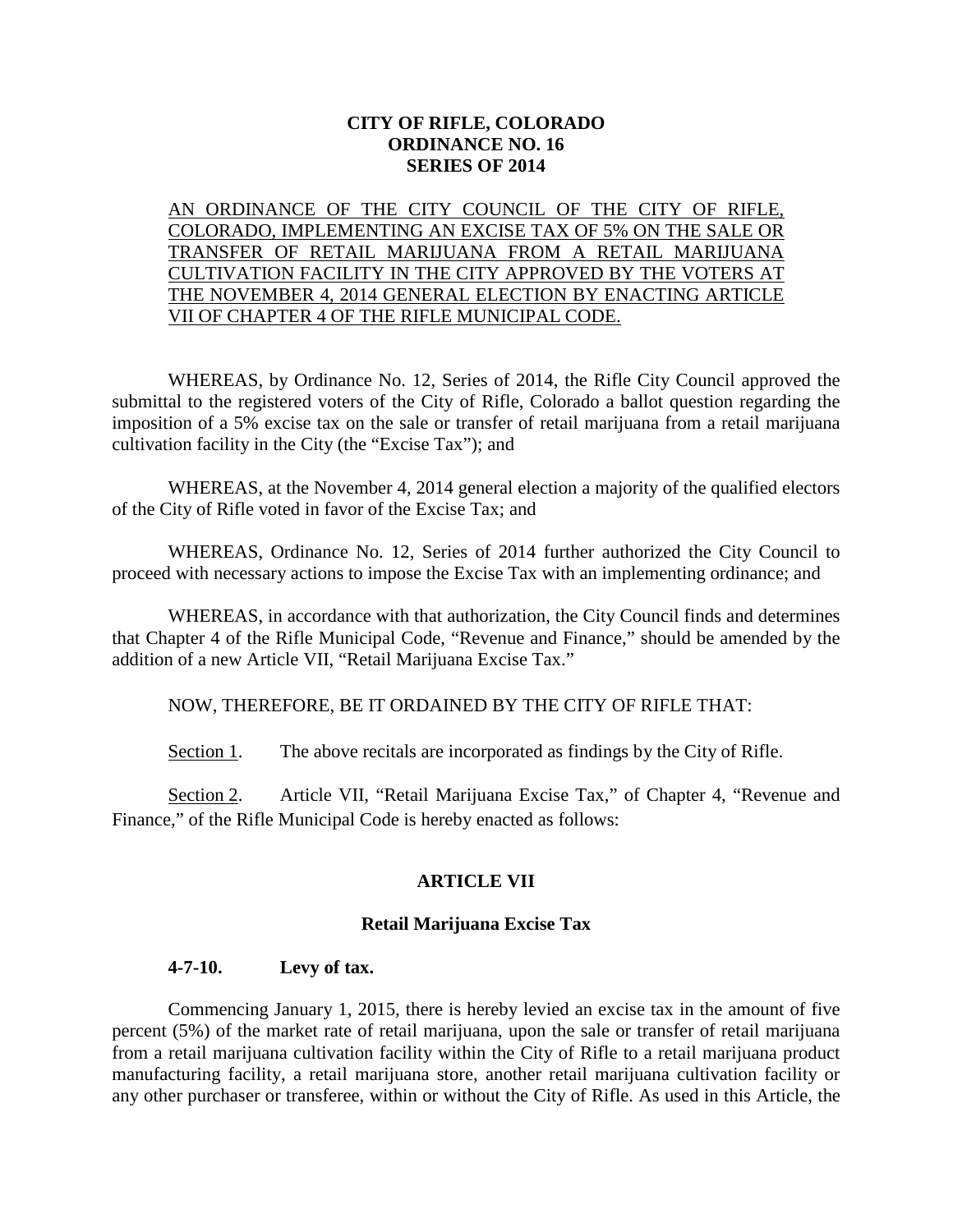City of Rifle, Colorado Ordinance No. 16, Series of 2014 Page 2 of 3

"market rate of retail marijuana" means the amount determined by the State of Colorado pursuant to C.R.S. § 39-28.8-101, as that statute may be amended, as the average price of unprocessed retail marijuana. All revenues from the tax shall be deposited in the general fund. The excise tax levied by this Article was approved by majority vote of registered Rifle electors on November 4, 2014.

### **4-7-20. Vendor liable for tax**.

Each retail marijuana cultivation facility shall collect the tax imposed in Section 4-7-10 of this Code upon every sale or transfer of retail marijuana from the cultivation facility. The person charged with the duty to collect taxes also has the burden of proving that any transaction is not subject to the tax imposed by this Article. All sums of money paid by any person or facility to a cultivation facility as excise taxes pursuant to this Article are public monies that are the property of the City. The person required to collect and remit retail marijuana excise taxes shall hold such monies in trust for the sole use and benefit of the City until paying them to the City.

### **4-7-30. Licensing and reporting procedures.**

A. Every person with a duty to collect the excise tax imposed by this Article shall obtain a tax license pursuant to the procedures set forth in Article II of Chapter 6 of this Code and shall report such taxes collected on forms prescribed by the Finance Director and remit such taxes to the City on or before the twentieth day of the month for the preceding month or months under report. A tax license shall be valid so long as:

(1) the business remains in continuous operation, and

(2) the license is not canceled by the licensee or revoked by the City, and

(3) the business holds a valid retail marijuana cultivation license from the City pursuant to Article IX of Chapter 6 of this Code.

The tax license may be canceled or revoked by the City as provided in Section 6-2-60 of this Code.

B. Whenever a business entity that is required to be licensed under this Article is sold, purchased, or transferred, so that the ownership interest of the purchaser or seller changes in any respect, the purchaser shall obtain a new tax license.

C. Every person engaged in the retail marijuana cultivation business in City shall keep books and records according to the standards of the Finance Director and subject to the Finance Director's right to audit pursuant to the procedures set forth in Article II of Chapter 4 of this Code.